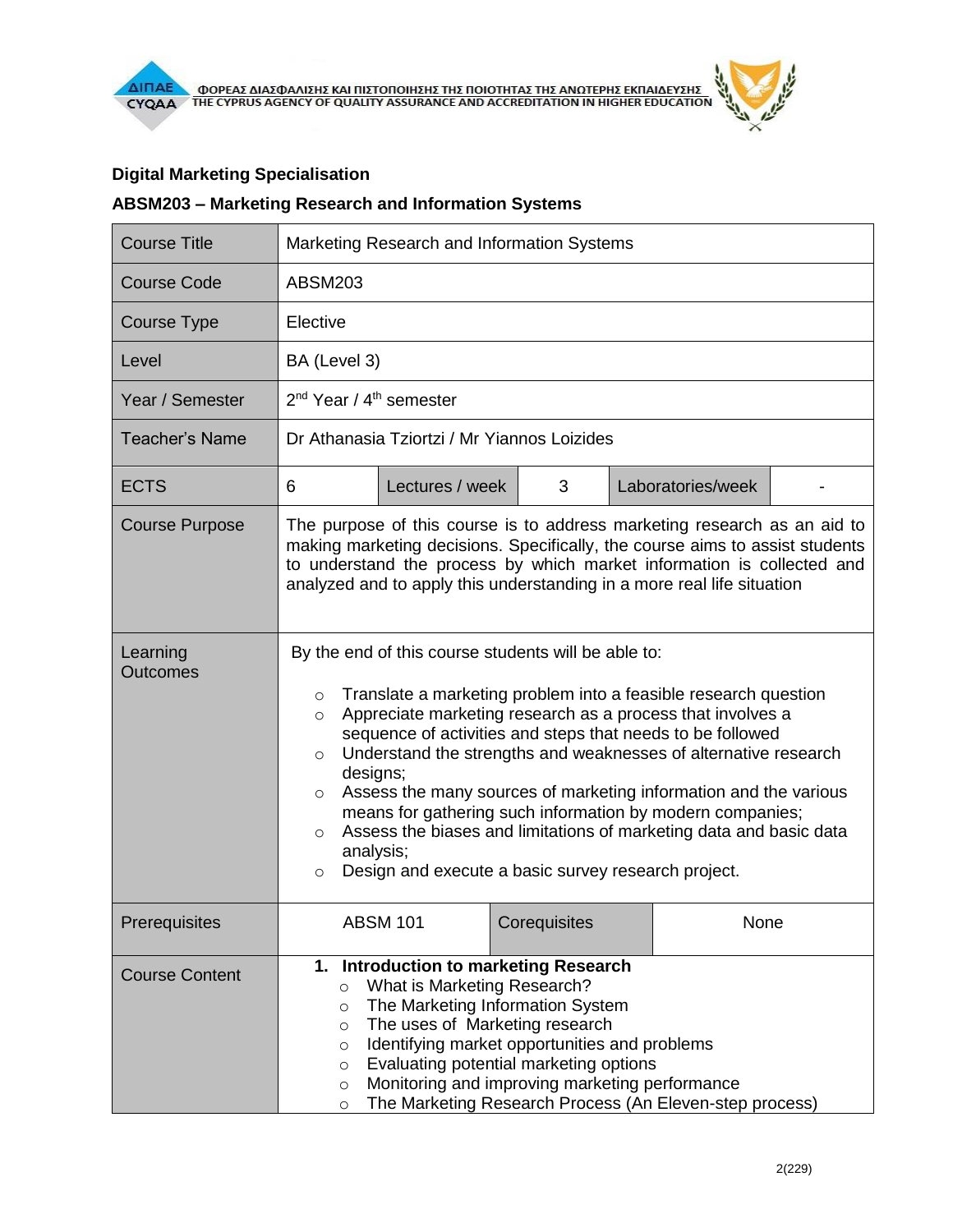



# **2. The Marketing Research Industry**

- o Internal and external suppliers
- o Ethics and Marketing Research

### **3. Defining the problem and determining Research Objectives**

- o Establishing the need for Marketing Research
- o Defining the Problem
- o Establishing marketing research objectives
- o Formulating marketing research proposal

## **4. Research Design**

- o Exploratory research
- o Descriptive research
- o Causal research-Test Marketing

## **5. Using secondary data and on-line information**

- o Classification of secondary data
- o Internal databases
- o External data
- o Locating secondary data sources

### **6. Qualitative methods**

- o Focus Groups
- o Interviews
- o Ethnographic research
- o Observation techniques
- $\circ$  Other qualitative methods

#### **7. Survey Data-Collection Methods**

- o Modes of data collection
- o Choice of survey method

## **8. Measurement in marketing Research and questionnaire design**

- o Basic Question-Response Formats
- o Levels of Measurement Scales
- o The Questionnaire Development Process
- o Questionnaire organization
- o Computer assisted questionnaire design

#### **9. Selecting and Determining sample size**

- o Basic concepts in Samples and Sampling
- o Sample size

## **10. Data Collection in the Field, Non-response Error, and Questionnaire Screening**

- o Errors
- o Field data collection quality controls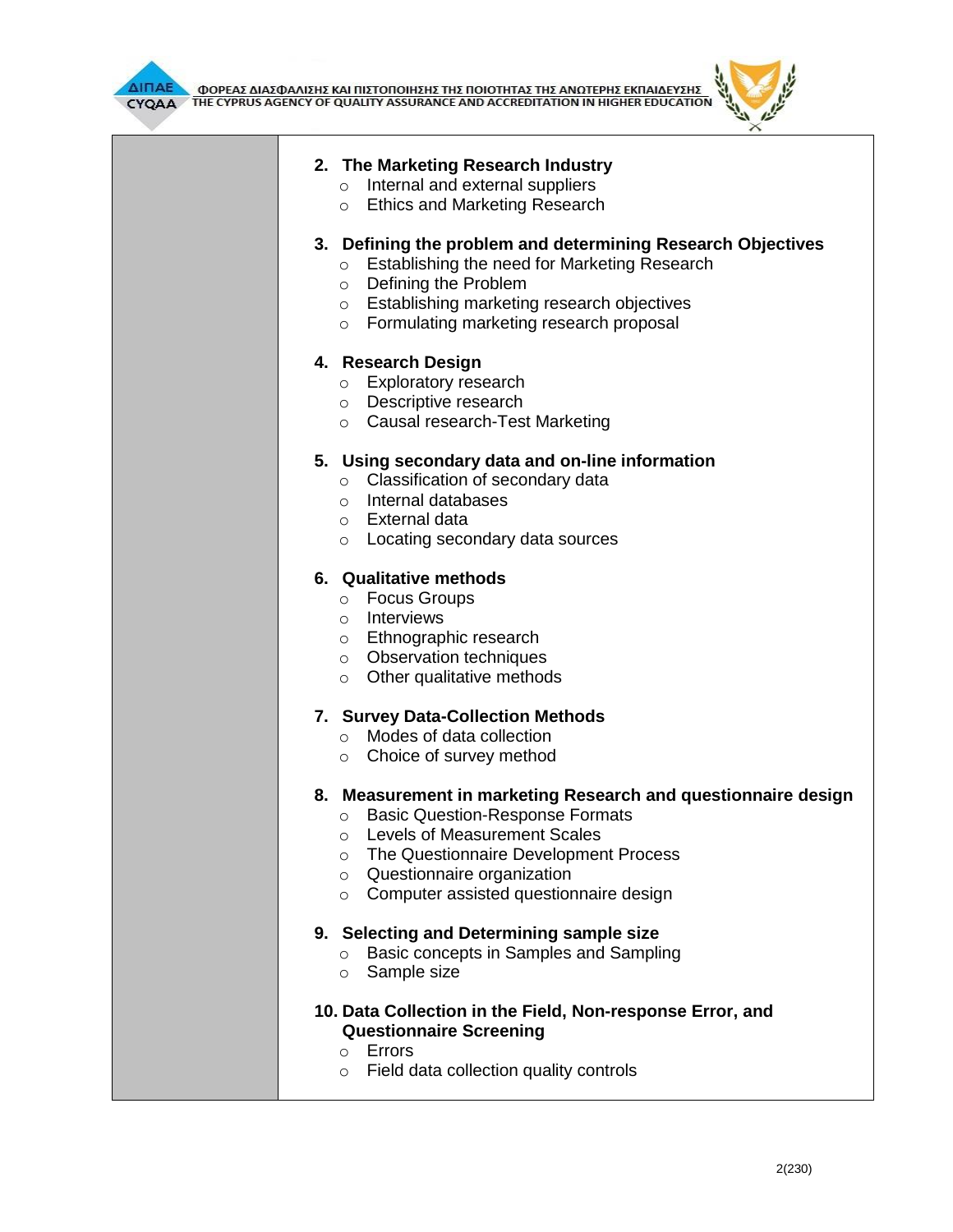



|              | 11. Data analysis and research report/presentation                                                                                                                                                                                                                                                                                                                                                                                                                                                                                                                                                                                                                                                                                                                                                                      |  |  |  |  |  |
|--------------|-------------------------------------------------------------------------------------------------------------------------------------------------------------------------------------------------------------------------------------------------------------------------------------------------------------------------------------------------------------------------------------------------------------------------------------------------------------------------------------------------------------------------------------------------------------------------------------------------------------------------------------------------------------------------------------------------------------------------------------------------------------------------------------------------------------------------|--|--|--|--|--|
|              | The taught part of this course is delivered to the students by the means of<br>thought 3 hour lectures per week with the help of power point presentations.<br>Video and other visual material is also used to demonstrate the application<br>of the course's content by real life companies and to provide students with<br>information by experts (e.g. CEO's, marketing professionals).<br>In addition to the lectures, students are encouraged to participate in active<br>discussions, questions and answer and debates. In class group work<br>involving brainstorming and cooperative learning is an important part of this<br>courses teaching methodology. Students are often requested to work on<br>small tasks/challenges or short case studies in order to consolidate the<br>theoretical concepts taught. |  |  |  |  |  |
|              |                                                                                                                                                                                                                                                                                                                                                                                                                                                                                                                                                                                                                                                                                                                                                                                                                         |  |  |  |  |  |
| Bibliography | (a) Textbooks:<br>Burns, A. and Bush, R. (2017) 'Marketing Research', 8 <sup>th</sup> edition,<br>Pearson, USA.                                                                                                                                                                                                                                                                                                                                                                                                                                                                                                                                                                                                                                                                                                         |  |  |  |  |  |
|              | (b) References:<br><b>Books</b><br>Burns, A. and Bush, R. (2010) Marketing Research – Online<br>$\circ$<br>Research Applications. New Jersey: Pearson.<br>Burns, A. and Bush, R. (2005) Basic Marketing Research.<br>$\circ$<br>New Jersey: Pearson.<br>Churchill, G. A. and Lacobucci, D. (2010) Marketing<br>$\circ$<br>Research: Methodological Foundations. Ohio: South<br>Western.<br>Zickmund, W. and Babin, B. J. (2015) Exploring Marketing<br>$\circ$<br>Research.Boston: South-Western College Publucations                                                                                                                                                                                                                                                                                                   |  |  |  |  |  |
|              | <b>Journal articles</b><br>A Gneezy. (2017) Field experimentation in Marleting<br>$\circ$<br>Research. Journal of Marketing Research - Journals<br>Sagepub.com<br>JF Hair, D Harrison, JJ Risher. (2018) Marketing Research<br>$\circ$<br>in the 21st Century – Opportunities & Challenges – Journal<br>of Marketing Papers.ssrn.com<br>K Cleeren, MG Dekimpe, HJ van Heerde. (2017) Marketing<br>$\circ$<br>research on product-harm crises: a review, managerial<br>implications, and an agenda for future research - Academy<br>of Marketing Springer.<br>Naresh K. Malhotra. (2018) Marketing Research: Current<br>$\circ$                                                                                                                                                                                          |  |  |  |  |  |
|              | State and Next Steps - Brazilian Journal of Marketing<br>Hugues Seraphin, Michele Ambaye, Vanessa<br>$\circ$<br>Gowreesunkar, Valerie Bonnardel. (2016) A Marketing                                                                                                                                                                                                                                                                                                                                                                                                                                                                                                                                                                                                                                                     |  |  |  |  |  |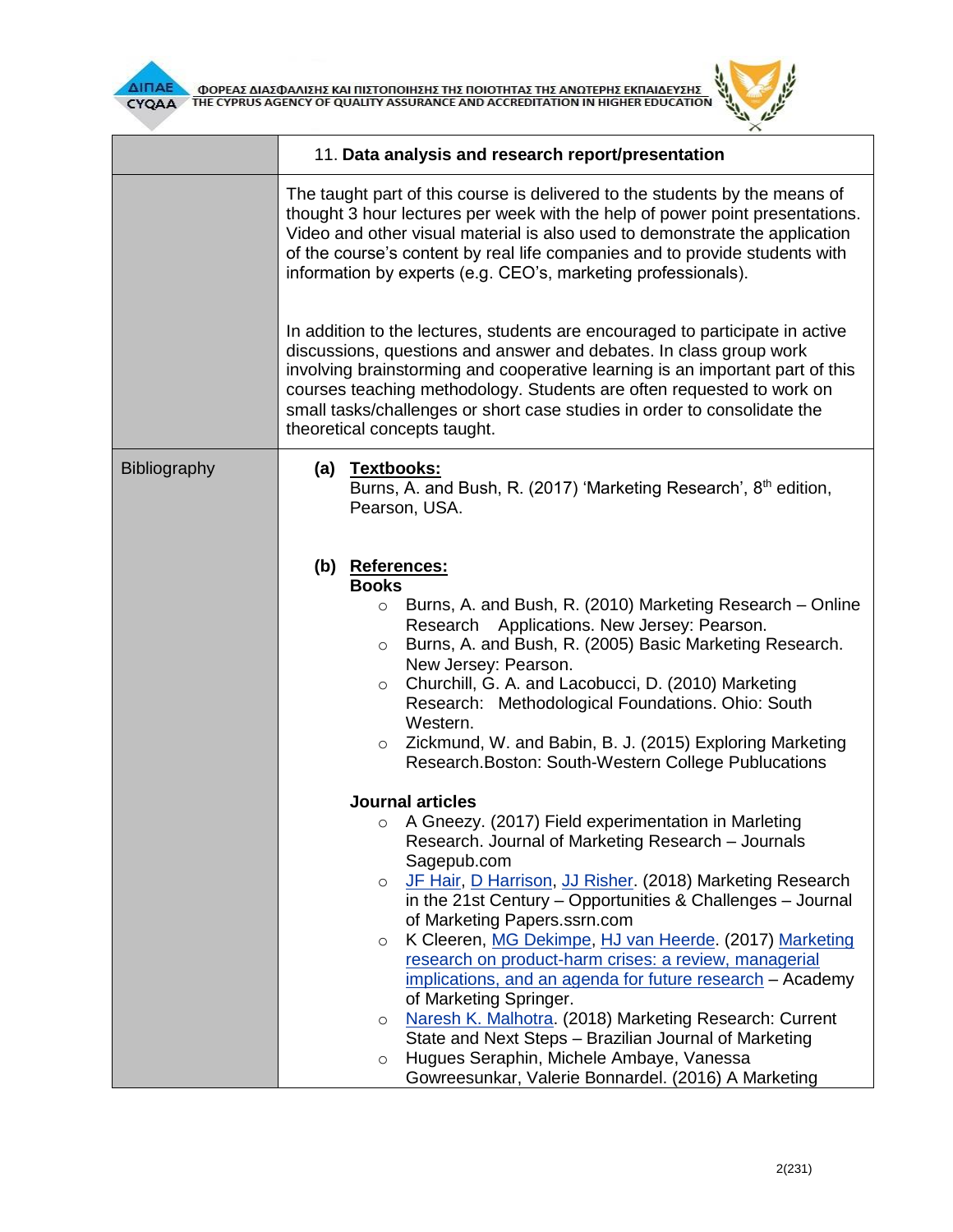



|            | Research tool for destination Marketing Organizations' logo<br>design - Journal of Business Research                                                                                                                                                                                                                                                                                                                                                                                           |  |  |  |  |
|------------|------------------------------------------------------------------------------------------------------------------------------------------------------------------------------------------------------------------------------------------------------------------------------------------------------------------------------------------------------------------------------------------------------------------------------------------------------------------------------------------------|--|--|--|--|
|            | <b>Chapter</b>                                                                                                                                                                                                                                                                                                                                                                                                                                                                                 |  |  |  |  |
|            | Leonidas C. Leonidou, Constantine S. Katsikeas, Saeed<br>Samiee, Bilge Aikol. (2017) International Marketing<br>Research: A State-of-the art Review and the Way Forward -<br>Advances in Global Marketing pg 3-33                                                                                                                                                                                                                                                                              |  |  |  |  |
|            | <b>Suggested Journals</b><br>Journal of Marketing Research<br>$\circ$<br>Marketing Research.com<br>$\circ$<br>Journal of Marketing Management<br>$\circ$<br>o Journal of Marketing<br>o Journal of Business Research                                                                                                                                                                                                                                                                           |  |  |  |  |
|            | <b>Useful Links</b><br>o Sage<br>Springer<br>$\circ$                                                                                                                                                                                                                                                                                                                                                                                                                                           |  |  |  |  |
| Assessment | (a) Methods:                                                                                                                                                                                                                                                                                                                                                                                                                                                                                   |  |  |  |  |
|            | Students will be assessed as follows:                                                                                                                                                                                                                                                                                                                                                                                                                                                          |  |  |  |  |
|            |                                                                                                                                                                                                                                                                                                                                                                                                                                                                                                |  |  |  |  |
|            | <b>Final exam</b>                                                                                                                                                                                                                                                                                                                                                                                                                                                                              |  |  |  |  |
|            | <b>Course work</b><br>Group assignment: This is a group assignment which includes<br>$\circ$<br>a theoretical part and a practical application part<br>Mid term exam<br>$\circ$<br><b>Oral Presentation</b><br>$\circ$                                                                                                                                                                                                                                                                         |  |  |  |  |
|            | (b) Criteria:                                                                                                                                                                                                                                                                                                                                                                                                                                                                                  |  |  |  |  |
|            | Final/Mid term exams: Assessment criteria are available to the students in<br>relation to each of the written exams (final, mid term)<br>Each question is however assessed using the following general<br>$\circ$<br>criteria :<br>86%-100% excellent / comprehensive answers<br>$\circ$<br>76%-85% very well answered questions<br>$\circ$<br>66%-75% well answered questions<br>$\circ$<br>50%-65% satisfactory answered questions<br>$\circ$<br>0%-49% poor or incorrect answers<br>$\circ$ |  |  |  |  |
|            | <b>Assessed Group Assignment and Oral Presentation</b>                                                                                                                                                                                                                                                                                                                                                                                                                                         |  |  |  |  |
|            | *The group assignment assessment criteria are as follows:                                                                                                                                                                                                                                                                                                                                                                                                                                      |  |  |  |  |